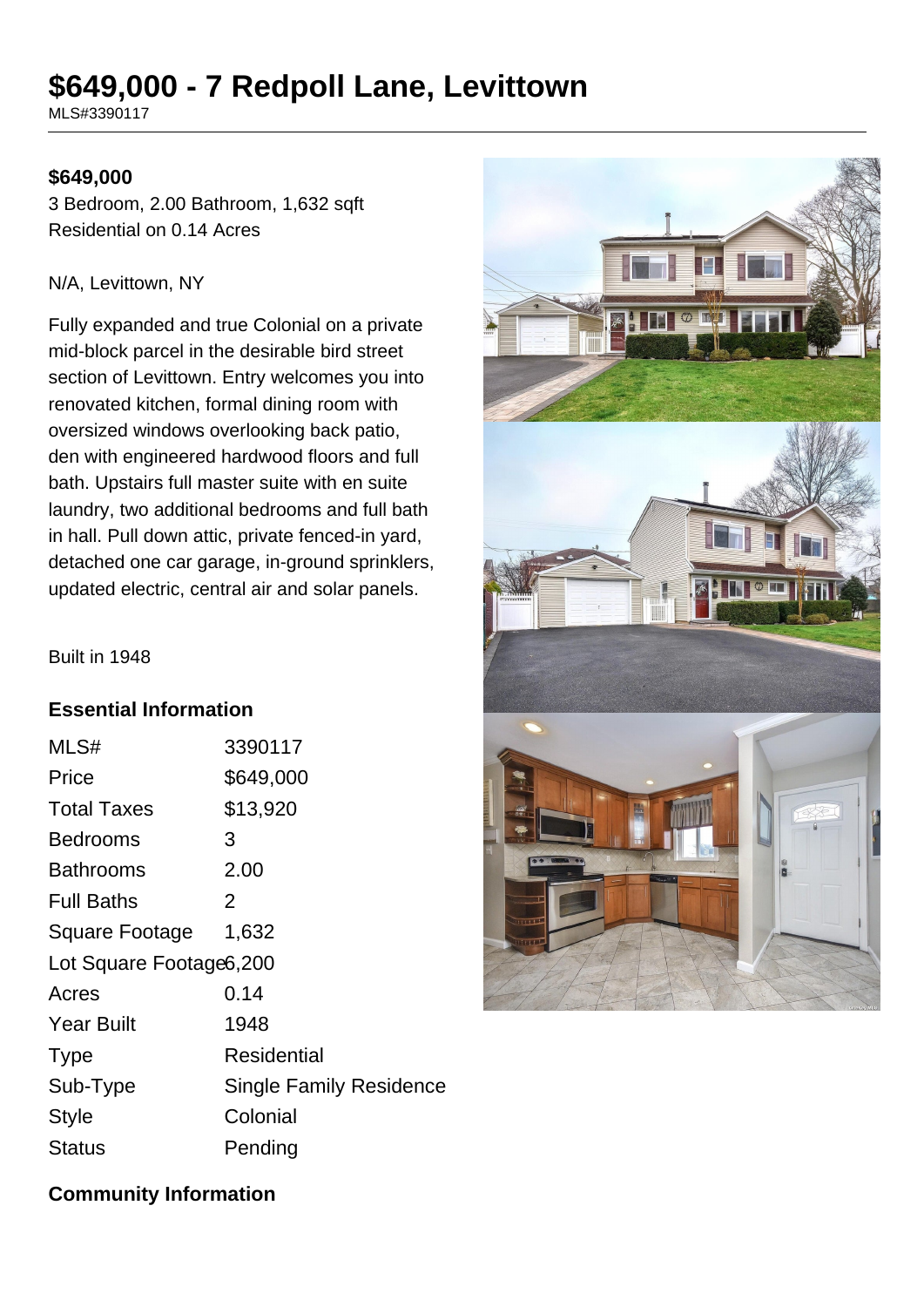| Address      | 7 Redpoll Lane |
|--------------|----------------|
| Subdivision  | N/A            |
| City         | Levittown      |
| County       | Nassau         |
| <b>State</b> | NΥ             |
| Zip Code     | 11756          |

## **Amenities**

| Parking      | Private, Detached, 1 Car Detached |
|--------------|-----------------------------------|
| # of Garages |                                   |
| Garages      | Private, Detached, 1 Car Detached |

# **Interior**

| <b>Interior Features</b> | Den/Family Room, Eat-in Kitchen, Formal Dining Room |
|--------------------------|-----------------------------------------------------|
| Appliances               | Dishwasher, Dryer, Oven, Refrigerator, Washer       |
| Heating                  | Oil, Baseboard                                      |
| Cooling                  | <b>Central Air</b>                                  |
| <b>Basement</b>          | <b>None</b>                                         |

# **Exterior**

| Exterior     | Frame, Vinyl Siding |
|--------------|---------------------|
| Construction | Frame, Vinyl Siding |

## **School Information**

| <b>District</b> | Levittown                          |
|-----------------|------------------------------------|
| Elementary      | Northside School                   |
| Middle          | Wisdom Lane Middle School          |
| High            | Division Avenue Senior High School |

# **Additional Information**

| Date Listed     | April 8th, 2022 |
|-----------------|-----------------|
| Days on Market  | 11              |
| <b>HOA Fees</b> | \$0             |

## **Listing Details**

Listing Information Provided Courtesy of: Daniel Gale Sotheby's International Realty



Information Copyright 2022, OneKey® MLS. All Rights Reserved.

The source of the displayed data is either the property owner or public record provided by non-governmental third